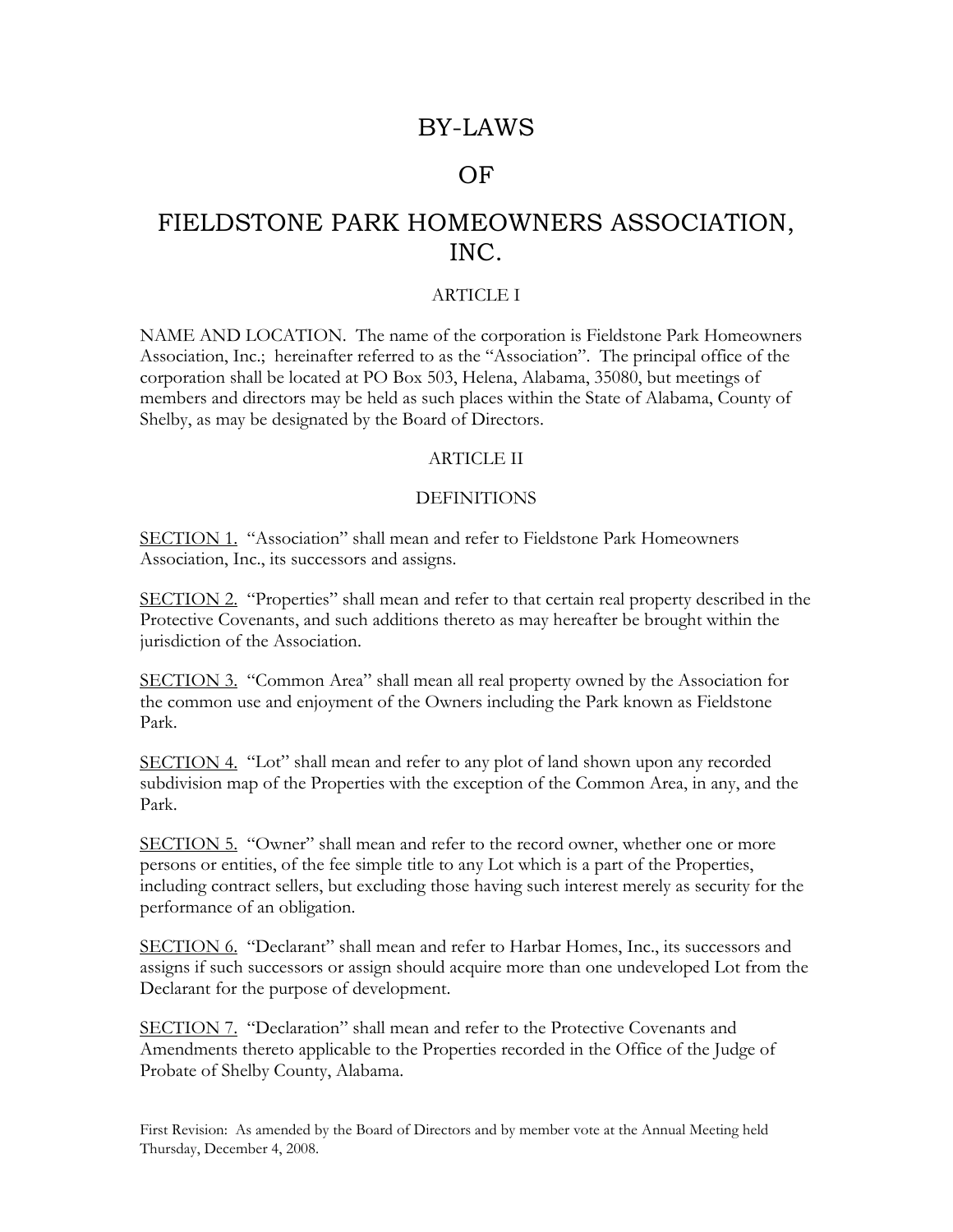SECTION 8. "Member" shall mean and refer to those persons entitled to membership as provided in the Declaration.

## ARTICLE III

## MEETING OF MEMBERS

SECTION 1. ANNUAL MEETINGS. The first annual meeting of the members shall be held within one year from the date of incorporation of the Association, and each subsequent regular annual meeting of the members shall be held on the same day of the same month of each year thereafter, at the hour of 7:00 o'clock, PM. If the day for the annual meeting of the members is a holiday, the meeting will be held at the same hour on the first day following which is not a legal holiday.

SECTION 2. SPECIAL MEETINGS. Special meetings of the members may be called at any time by the president or by the Board of Directors or upon written request of the members who are entitled to vote one-forth  $\{1/4\}$  of all the votes of the Class A membership.

SECTION 3. NOTICE OF MEETINGS. Written notice of each meeting of the members shall be given by, or at the direction of, the secretary or person authorized to call the meeting, by mailing a copy of such notice, postage prepaid, at least 15 days before such meeting to each member entitled to vote thereat, addressed to the member's address last appearing on the books of the Association, or supplied by such member to the Association for purpose of notice. Such notice shall specify the place, day and hour of the meeting, and, in the case of a special meeting, the purpose of the meeting.

SECTION 4. QUORUM. The presence at the meeting of members entitled to cast, or of proxies entitled to cast, one-tenth {1/10} of the votes of the membership shall constitute a quorum for any action except as otherwise provided in the Articles of Incorporation, the Declaration, or these By-Laws. If, however, such quorum shall not be present or represented at any meeting, the members entitled to vote thereat shall have power to adjourn the meeting, until a quorum as aforesaid shall be present or be represented.

SECTION 5. PROXIES. At all meetings of members, each member may vote in person or by proxy. All proxies shall be in writing and filed with the secretary. Every proxy shall be revocable and shall automatically cease upon conveyance by the member of his lot.

## ARTICLE IV

## BOARD OF DIRECTORS: SELECTION: TERM OF OFFICE

SECTION 1. NUMBER. The affairs of this Association shall be managed by a Board of six {6} directors who must be members of the Association.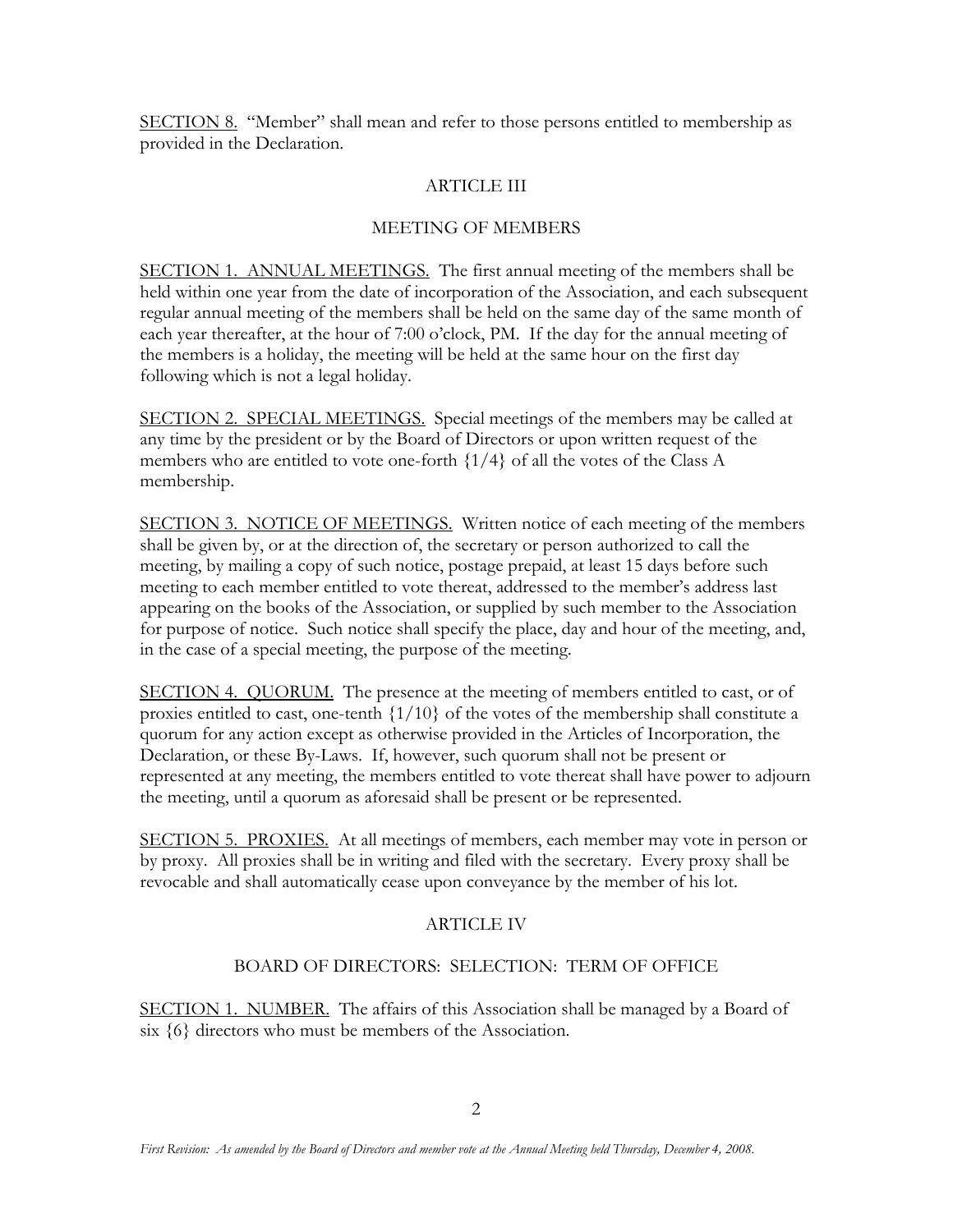SECTION 2. TERM OF OFFICE. At the first annual meeting the members shall select two directors for a term of one year, two directors for a term of two years, and two directors for a term of three years; and at each annual meeting thereafter the members shall elect directors for a term of three years to replace the director or directors whose term has expired.

SECTION 3. REMOVAL. Any director may be removed from the Board, with or without cause, by a majority vote of the members of the Association. In the event of death, resignation, or removal of a director, his successor shall be selected by the remaining members of the Board and shall serve for the unexpired term of his predecessor.

SECTION 4. COMPENSATION. No director shall receive compensation for any service he may render to the Association. However, any director may be reimbursed for his actual expenses incurred in performance of his duties.

SECTION 5. ACTION TAKEN WITHOUT A MEETING. The directors shall have the right to take any action in the absence of a meeting that they could take at a meeting by obtaining the written approval of all the directors. Any action so approved shall have the same effect as though taken at a meeting of the directors.

## ARTICLE V

## NOMINATION AND ELECTION OF DIRECTORS

SECTION 1. NOMINATION. Nomination for election to the Board of Directors shall be made by the Nominating Committee. Nominations may also be made from the floor at the annual meeting. The Nominating Committee shall consist of a Chairperson, who shall be a member of the Board of Directors, and two or more members of the Association. The Nominating Committee shall be appointed by the Board of Directors prior to each annual meeting of the members, to serve from the close of such annual meeting until the close of the next annual meeting and such appointment shall be announced at each annual meeting. The Nominating Committee shall make as many nominations for election to the Board of Directors as it shall in its discretion determine, but not less than the number of vacancies that are to be filled. Such nomination shall be made from among members only.

SECTION 2. ELECTION. Election to the Board of Directors shall be by secret written ballot. At such election the members or their proxies may cast, in respect to each vacancy, as many votes as they are entitled to exercise under the provisions of the Declaration. The persons receiving the largest number of votes shall be elected. Cumulative voting is not permitted.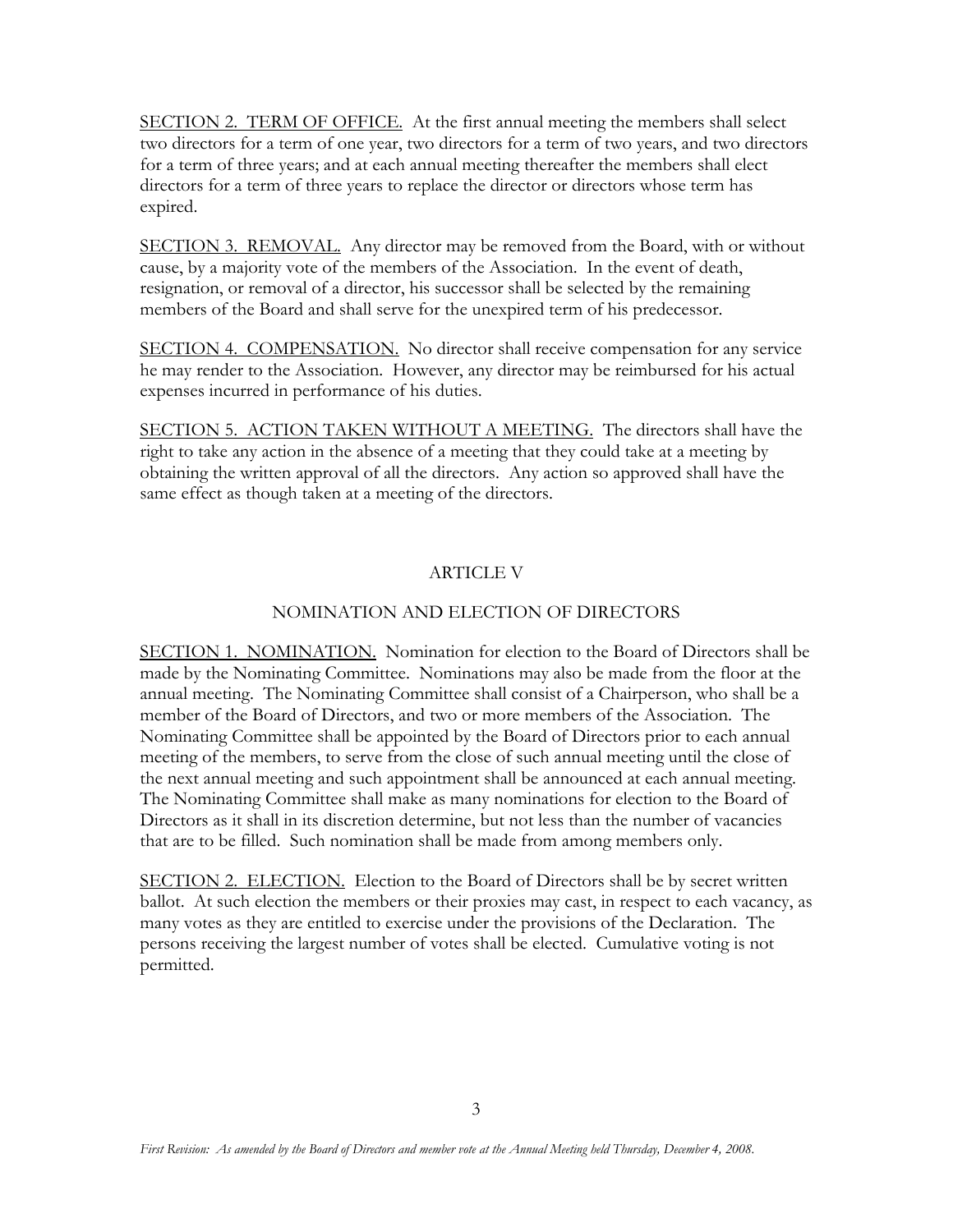## ARTICLE VI

## MEETINGS OF DIRECTORS

SECTION 1. REGULAR MEETINGS. Regular meetings of the Board of Directors shall be held monthly without notice, at such place and hour as may be fixed from time to time by resolution of the Board. Should said meeting fall upon a legal holiday, then that meeting shall be held at the same time on the next day which is not a legal holiday.

SECTION 2. SPECIAL MEETINGS. Special meetings of the Board of Directors shall be held when called by the president of the Association, or by any two directors, after not less than three {3} days notice to each director.

SECTION 3. QUORUM. A majority of the number of directors shall constitute a quorum for the transaction of business. Every act or decision done or made by a majority of directors present at a duly held meeting at which a quorum is present shall be regarded as the act of the Board.

## ARTICLE VII

## POWERS AND DUTIES OF THE BOARD OF DIRECTORS

SECTION 1. POWERS. The Board of Directors shall have the power to:

{a} adopt and publish rules and regulations governing the use of the Common Area, the Park, and facilities, and the personal conduct of members and their guest thereon, and to establish penalties for the infraction thereof;

{b} suspend the voting rights and right to use of the recreational facilities, if any, of a member during any period in which such member shall be in default in the payment of any assessment levied by the Association. Such rights may also be suspended after notice and hearing, for a period not to exceed 60 days for infraction of published rules and regulations;

{c} exercise for the Association all powers, duties and authority vested in or delegated to this Association and not reserved to the membership by other provisions of these By-Laws, the Articles of Incorporation, or the Declaration;

{d} declare the office of member of the Board of Directors to be vacant in event such member shall be absent from three {3} consecutive regular meetings of the Board of Directors; and

{e} employ a manager, an independent contractor, or such other employees as they deem necessary, and to prescribe their duties.

SECTION 2. DUTIES. It shall be the duty of the Board of Directors to: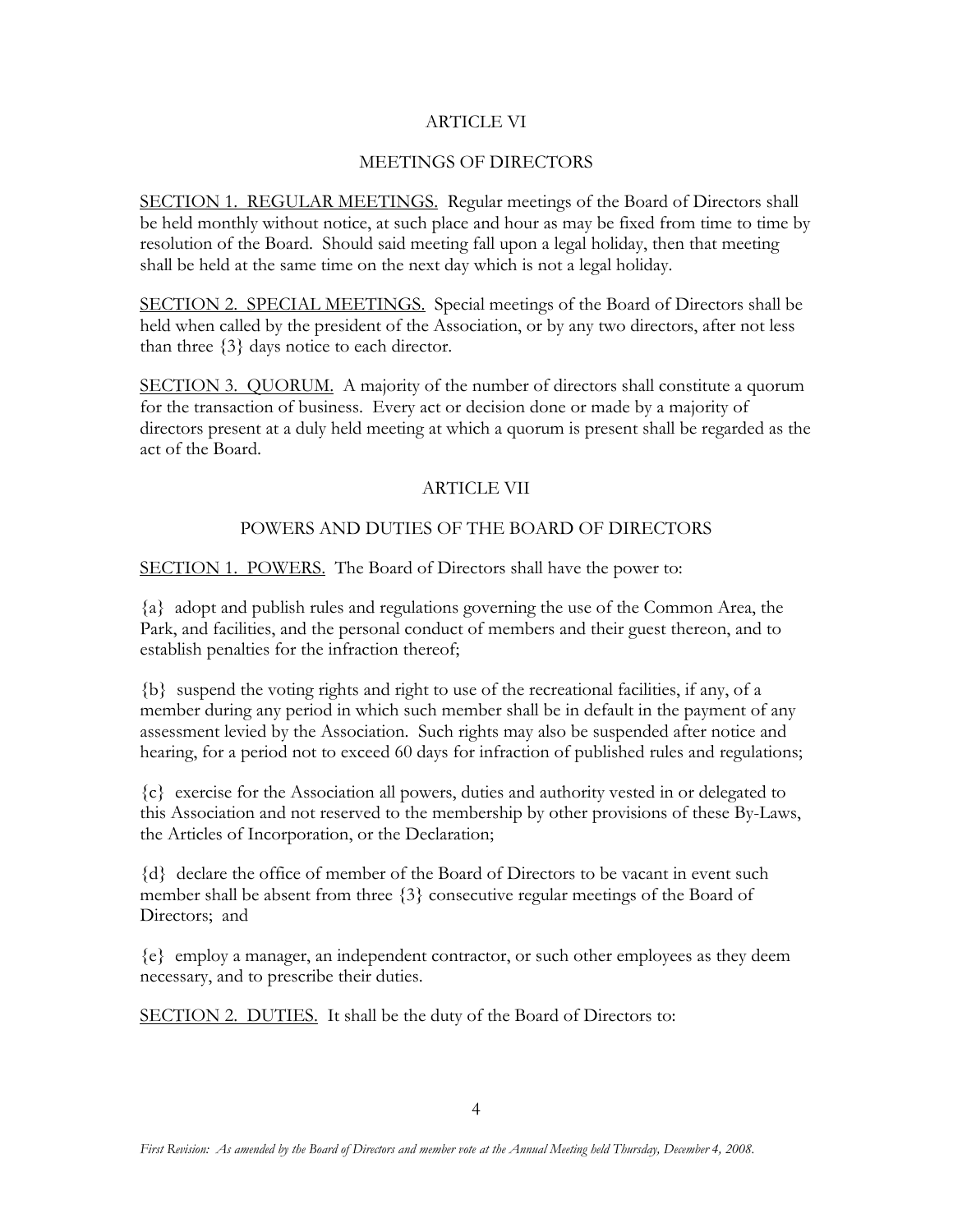- {a} cause to be kept a complete record of all its acts and corporate affairs and to present a statement thereof to the members at the annual meeting of the members, or at any special meeting when such statement is requested in writing by one-forth {1/4} of the Class A Members who are entitled to vote;
- {b}supervise all officers, agents and employees of this Association, and to see that their duties are properly preformed;
- {c} as more fully provided in the Declaration, to:
	- i. fix the amount of the annual assessment against each Lot at least thirty {30} days in advance of each annual assessment period;
	- ii. send written notice of each assessment to every Owner subject thereto at least thirty {30} days in advance of each annual assessment period; and
	- iii. foreclose the lien against any property for which assessments are not paid within thirty {30} days after due date or to bring action at law against the owner personally obligated to pay the same.

{d}Assess a \$50.00 (fifty dollars and no cents) fine for covenant violation(s) for each occurrence where owner remains non-compliant after a minimum of three {3} written notices from the Board of Directors; additional \$50.00 (fifty dollars and no cents) fines will apply for each additional thirty {30} days that property remains in violation specific to each occurrence;.

{e}Assess a fine, equal to the amount charged the association, for reimbursement of expenses incurred as a result of the lot owner, regardless of whether lot is undeveloped, vacant, occupied or not, failing to comply with specified request(s) following a minimum of three {3} written notices from the Board of Directors to perform specified lawn maintenance, or removal of debris related to any lot area viewable from the street;

{f}Issue, or to cause an appropriate officer to issue, upon demand by any person, a certificate setting forth whether or not any assessment has been paid. A reasonable charge may be made by the Board for the issuance of these certificates. If a certificate states an assessment has been paid, such certificate shall be conclusive evidence of such payment;

{g}procure and maintain adequate liability and hazard insurance on property owned by the Association;

{h}cause all officers or employees having fiscal responsibilities to be bonded, as it deems appropriate;

{i}cause the Common Area, if any, and the Park, to be maintained.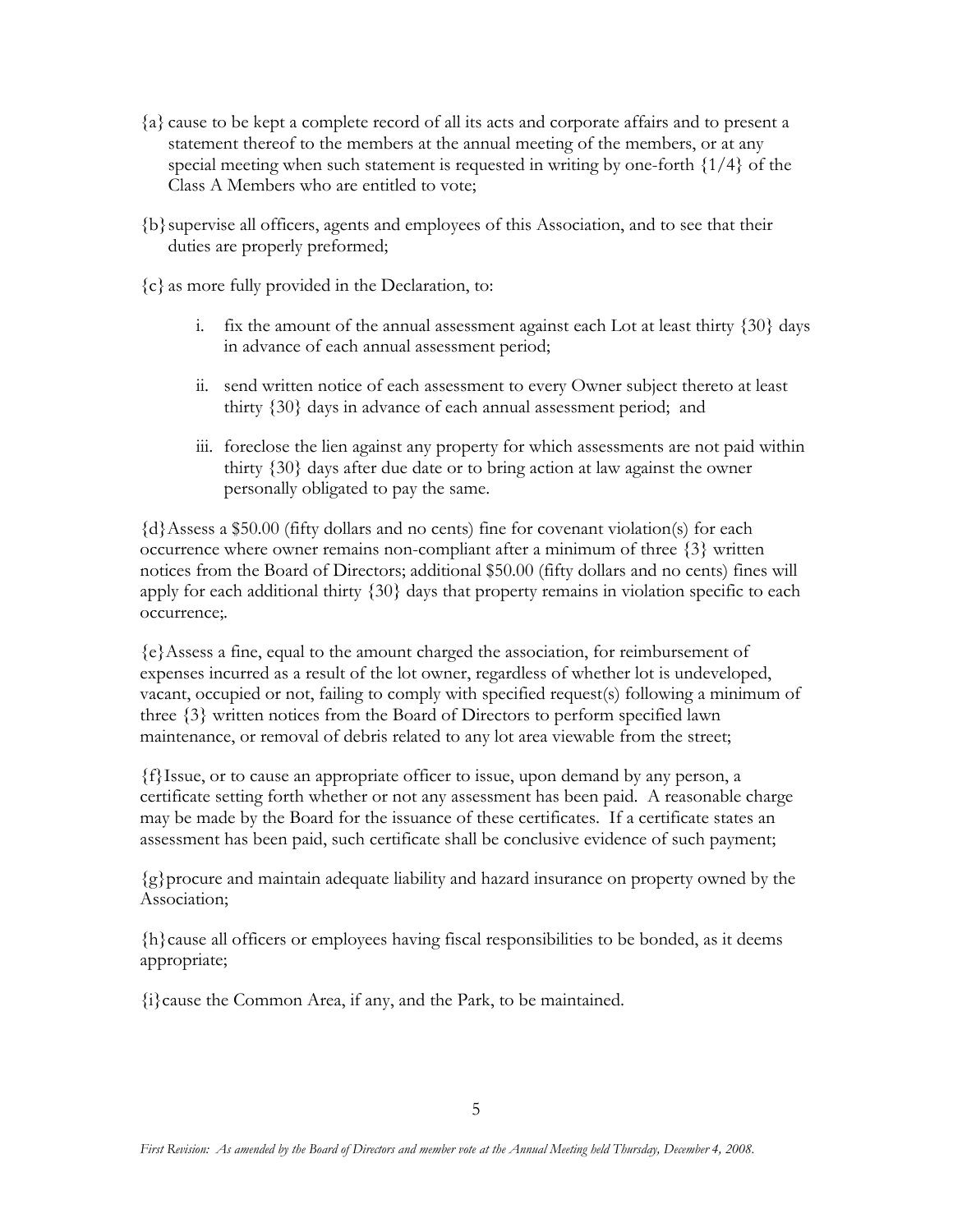## ARTICLE VIII

## OFFICERS AND THEIR DUTIES

SECTION 1. ENUMERATION OF OFFICES. The officers of this Association shall be president and vice-president, who shall at all times be members of the Board of Directors, a secretary, a treasurer, and such other officers as the Board may from time to time by resolution create.

SECTION 2. ELECTION OF OFFICERS. The election of officers shall take place at the first meeting of the Board of Directors following each annual meeting of the members.

SECTION 3. TERM. The officers of this Association shall be elected annually by the Board and each shall hold office for one {1} year unless he shall sooner resign, or shall be removed, or otherwise disqualified to serve.

SECTION 4. SPECIAL APPOINTMENTS. The Board may elect such other officers as the affairs of the Association may require, each of whom shall hold office for such period, have such authority, and perform such duties as the Board may, from time to time, determine.

SECTION 5. RESIGNATION AND REMOVAL. Any officer may be removed from office with or without cause by the Board. Any officer may resign at any time giving written notice to the Board, the president or the secretary. Such resignation shall take effect on the date of receipt of such notice or at any later time specified therein, and unless otherwise specified therein, the acceptance of such resignation shall not be necessary to make it effective.

SECTION 6. VACANCIES. A vacancy in any office may be filled by appointment by the Board. The officer appointed to such vacancy shall serve the remainder of the term of the officer he/she replaces.

SECTION 7. MULTIPLE OFFICES. The office of secretary and treasurer may be held by the same person. No person shall simultaneously hold more than one of any of the other offices except in the case of special offices created pursuant to Section 4 of this Article.

SECTION 8. DUTIES. The duties of the officers are as follows:

## PRESIDENT

{a} The president shall preside at all meetings of the Board of Directors; shall see that orders and resolutions of the Board are carried out; shall sign all leases, mortgages, deeds and other written instruments and shall co-sign all checks and promissory notes.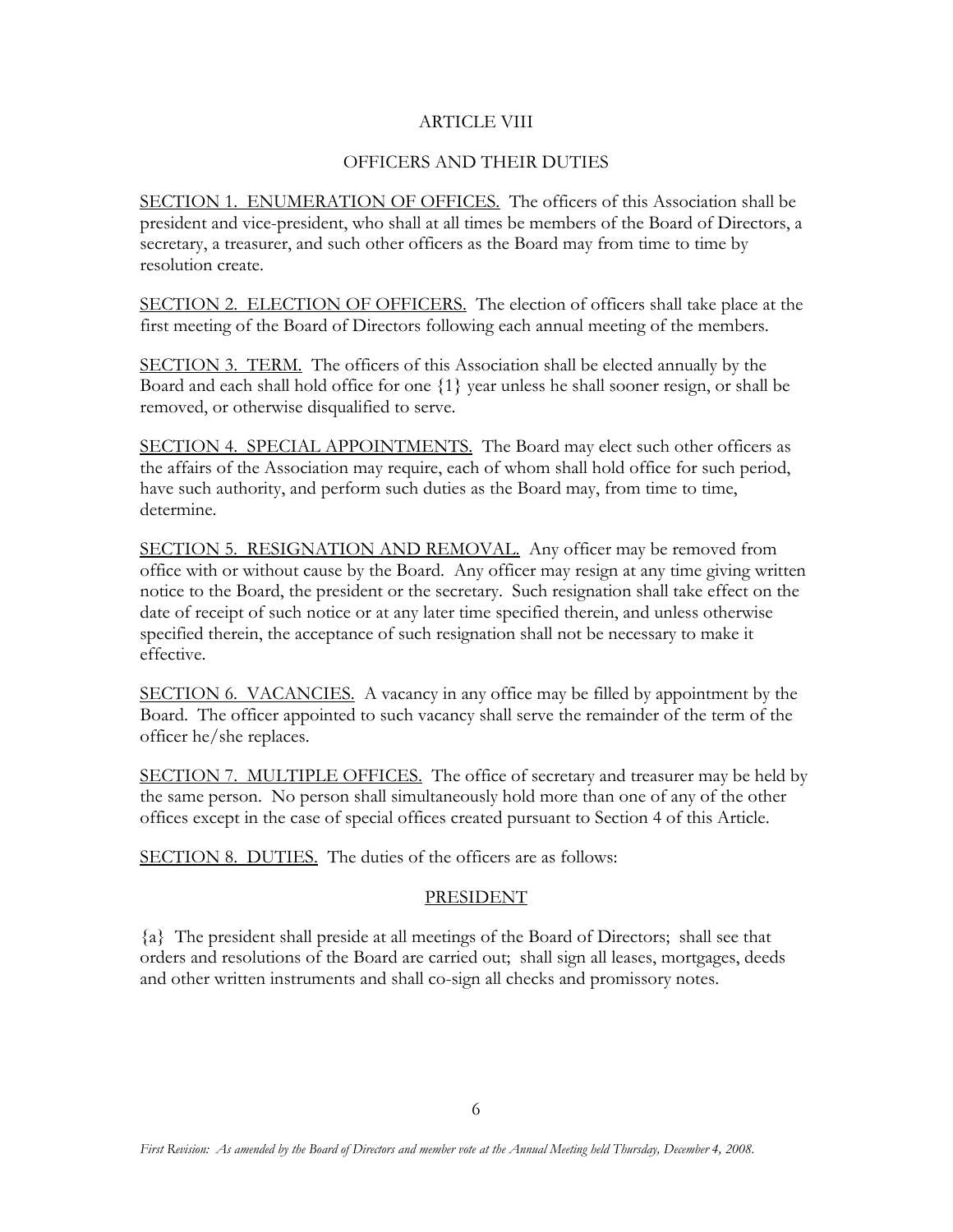#### VICE-PRESIDENT

{b} The vice-president shall act in the place and stead of the president in the event of his/hers absence, inability or refusal to act, and shall exercise and discharge such other duties as may be required by the Board.

#### SECRETARY

{c} The secretary shall record the votes and keep the minutes of all meetings and proceedings of the Board and the members; keep the corporate seal of the Association and affix it on all papers requiring said seal; serve notice of meetings of the Board and of the members; keep appropriate current records showing the members of the Association together with their addresses; and shall perform such other duties as required by the Board.

#### TREASURER

{d} The treasurer shall receive and deposit in appropriate bank account all monies of the Association and shall disburse such funds as directed by resolution of the Board of Directors; shall sign all checks and promissory notes of the Association; keep proper books of account; cause an annual audit of the Association books to be made by a public accountant at the completion of each fiscal year; and shall prepare an annual budget and a statement of income and expenditures to be presented to the membership at its regular annual meeting, and deliver a copy of each to members.

#### ARTICLE IX

#### COMMITTEES

The Association shall appoint an Architectural Control Committee, as provided in the Declaration, and a Nominating Committee, as provided in these By-Laws. In addition, the Board of Directors shall appoint other committees as it deemed appropriate in carrying out its purpose.

## ARTICLE X

#### BOOKS AND RECORDS

The books, records and papers of the Association shall at all times, during reasonable business hours, be subject to inspection by any member. The Declaration, the Articles of Incorporation and the By-Laws of the Association shall be available for inspection by any member at the principle office of the Association, where copies may be purchased at a reasonable cost.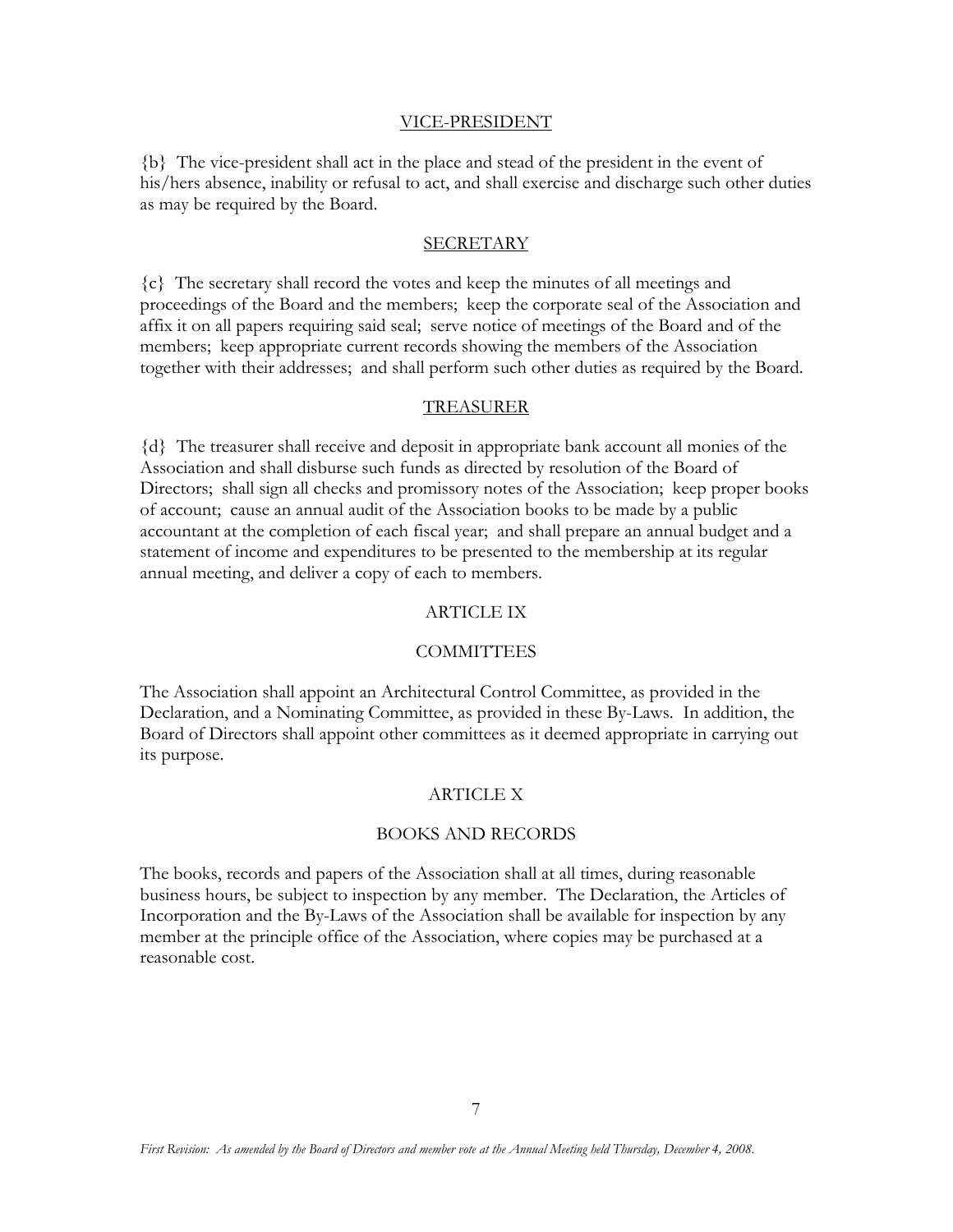### ARTICLE XI

## **ASSESSMENTS**

As more fully provided in the Declaration, each member is obligated to pay to the Association annual and special assessments which are secured by a continuing lien upon the property against which the assessment is made.

Any assessments that are not paid when due shall be delinquent; if the assessment is not paid within thirty  $\{30\}$  days after the due date:

- i. A \$35.00 (thirty-five dollars and no cents) late fee shall be appended to the general assessment due, if dues are not paid before the dues delinquent date;
- ii. A \$50.00 (fifty dollars and no cents) late fee shall apply for any dues delinquent more than one  $\{1\}$  fiscal year;
- iii. The assessment shall bear interest from the date of delinquency at a rate of 6 percent per annum, and the Association may bring an action at law against the Owner personally obligated to pay the same or foreclose the lien against the property, and interest, cost, and reasonable attorney's fees of any such action shall be added to the amount of such assessment.

No Owner may waiver or otherwise escape liability for the assessments provided for herein by nonuse of the Common Area or the Park or abandonment of his/her lot.

## ARTICLE XII

## CORPORATE SEAL

The association shall have a seal in circular form having within its circumference the words: FIELDSTONE PARK HOMEOWNERS ASSOCIATION, INC.

## ARTICLE XIII

## AMENDMENTS

SECTION 1. These By-Laws may be amended, at any regular or special meeting of the members, by a vote of a majority of a quorum of members present in person or by proxy.

SECTION 2. In the case of any conflict between the Articles of Incorporation and these By-Laws, the Articles shall control, and in the case of conflict between the Declaration and these By-Laws, the Declaration shall control.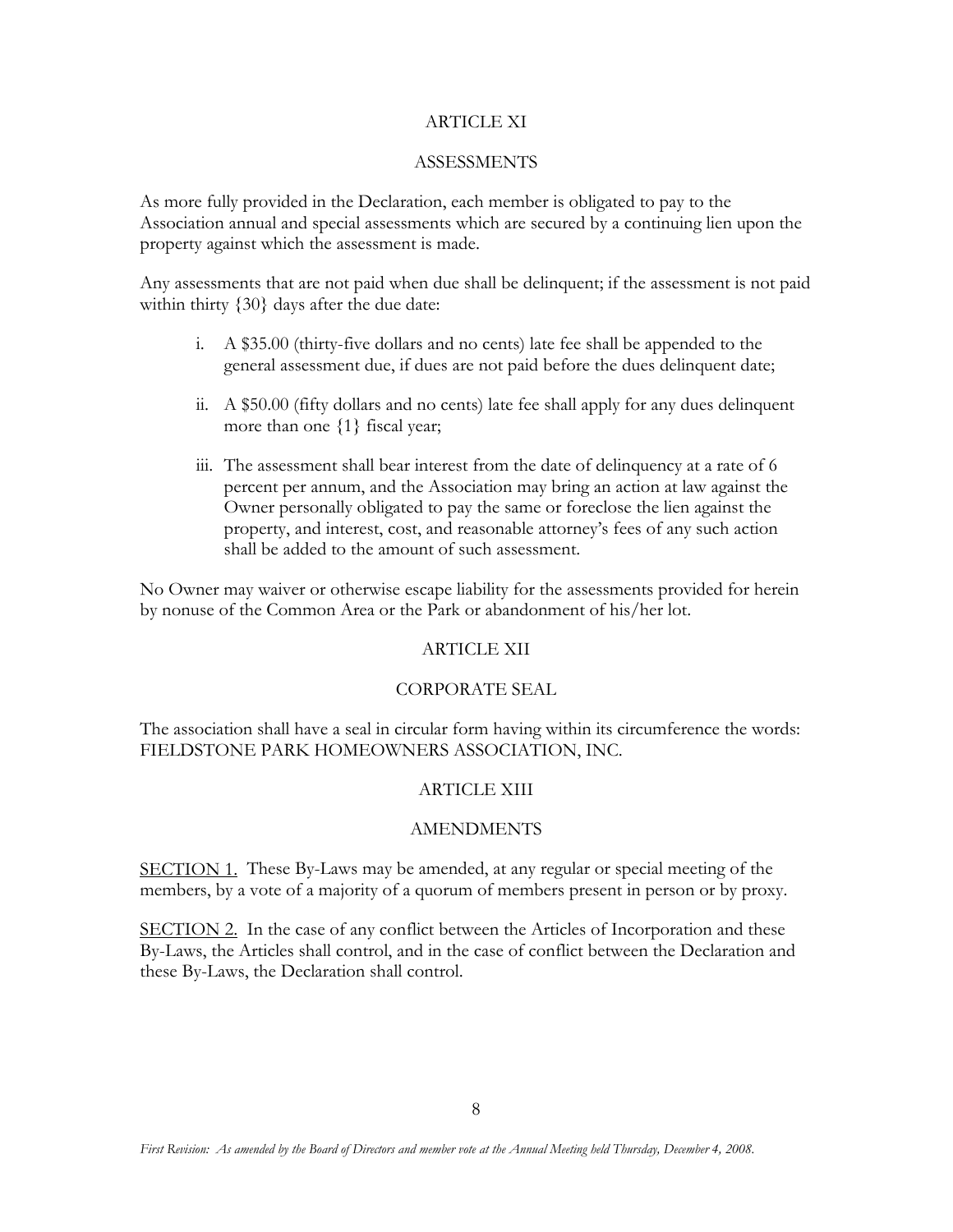## ARTICLE XIV

## MISCELLANEOUS

The fiscal year of the Association shall begin on the first day of January and end on the  $31<sup>st</sup>$ day of December of every year, except that the first fiscal year shall begin on the date of incorporation.

IN WITNESS WHEREOF, we, being all the directors of the Fieldstone Park Homeowners Association, Inc., have hereunto set out hands this \_\_\_\_\_ day of January 1997.

 $\frac{1}{2}$  ,  $\frac{1}{2}$  ,  $\frac{1}{2}$  ,  $\frac{1}{2}$  ,  $\frac{1}{2}$  ,  $\frac{1}{2}$  ,  $\frac{1}{2}$  ,  $\frac{1}{2}$  ,  $\frac{1}{2}$  ,  $\frac{1}{2}$  ,  $\frac{1}{2}$  ,  $\frac{1}{2}$  ,  $\frac{1}{2}$  ,  $\frac{1}{2}$  ,  $\frac{1}{2}$  ,  $\frac{1}{2}$  ,  $\frac{1}{2}$  ,  $\frac{1}{2}$  ,  $\frac{1$ 

 $\frac{1}{2}$  ,  $\frac{1}{2}$  ,  $\frac{1}{2}$  ,  $\frac{1}{2}$  ,  $\frac{1}{2}$  ,  $\frac{1}{2}$  ,  $\frac{1}{2}$  ,  $\frac{1}{2}$  ,  $\frac{1}{2}$  ,  $\frac{1}{2}$  ,  $\frac{1}{2}$  ,  $\frac{1}{2}$  ,  $\frac{1}{2}$  ,  $\frac{1}{2}$  ,  $\frac{1}{2}$  ,  $\frac{1}{2}$  ,  $\frac{1}{2}$  ,  $\frac{1}{2}$  ,  $\frac{1$ 

 $\frac{1}{2}$  ,  $\frac{1}{2}$  ,  $\frac{1}{2}$  ,  $\frac{1}{2}$  ,  $\frac{1}{2}$  ,  $\frac{1}{2}$  ,  $\frac{1}{2}$  ,  $\frac{1}{2}$  ,  $\frac{1}{2}$  ,  $\frac{1}{2}$  ,  $\frac{1}{2}$  ,  $\frac{1}{2}$  ,  $\frac{1}{2}$  ,  $\frac{1}{2}$  ,  $\frac{1}{2}$  ,  $\frac{1}{2}$  ,  $\frac{1}{2}$  ,  $\frac{1}{2}$  ,  $\frac{1$ 

## STATE OF ALABAMA

## COUNTY OF SHELBY

I, the undersigned, a Notary Public in and for said County, in said State, hereby certify that Mike Madlom, Carol Koch, Henry Wilson, Julie Covington, Brian Hayes, and Mike Mixson whose names are signed to the foregoing document, and who are known to me, acknowledged before me on this day, that, being informed of contents of the document, they executed the same voluntarily on the day the same bears date.

Given under my hand and official seal this \_\_\_\_\_ day of January, 1997.

NOTARY

PUBLIC\_\_\_\_\_\_\_\_\_\_\_\_\_\_\_\_\_\_\_\_\_\_\_\_\_\_

## CERTIFICATION

I, the undersigned, do hereby certify:

THAT I am the duly elected and acting Secretary of the Fieldstone Park Homeowners Association, Inc., an Alabama corporation, and,

THAT the foregoing By-Laws constitute the original By-Laws of said Association, as duly adopted at a meeting of the Board of Directors thereof, held on the \_\_\_\_\_\_ day of January